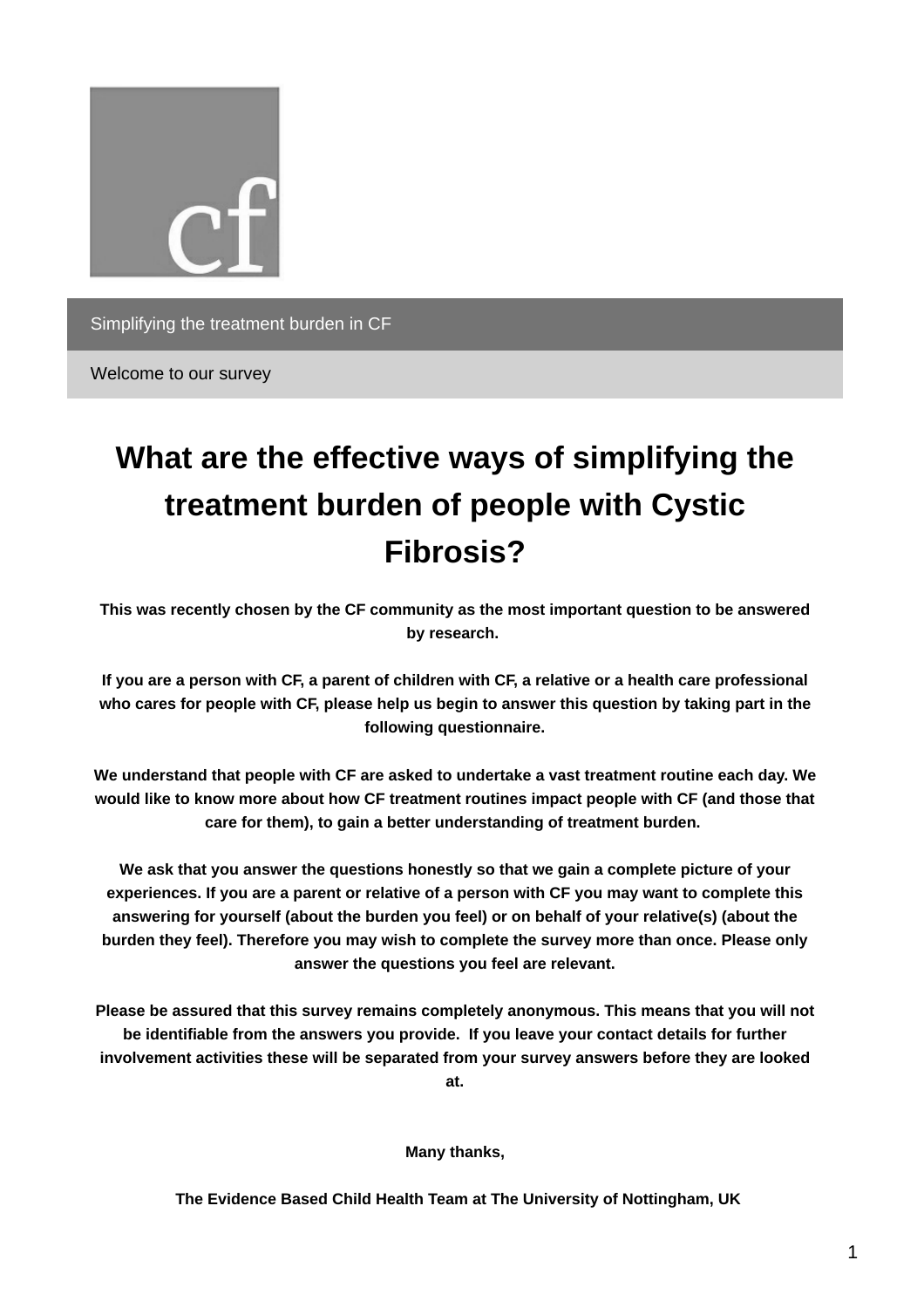

#### \* 1. Are you

A person with CF?

A parent of a child or children with CF?

Spouse or partner of a person with CF?

Other relative or friend of a person with CF?

 $\bigcap$  A health care professional or researcher working with CF?



Simplifying the treatment burden in CF

**We are aware that living with CF brings different kinds of challenges and that there are times when things can be more difficult than others. These difficulties may or may not be directly related to your CF. We know that CF and the treatments that go with it (medicines/nebulisers/inhalers/physiotherapy/insulin/nutrition & feeds) bring significant physical, mental, emotional, practical and financial challenges for those living with the condition. While living an independent life, it can be difficult to get all the treatments done every** day and prioritise your health while doing all the other things you need to do in the real world. **We know that sometimes it can feel like the psychological aspects of CF and the burden of treatment are worse than the condition itself.**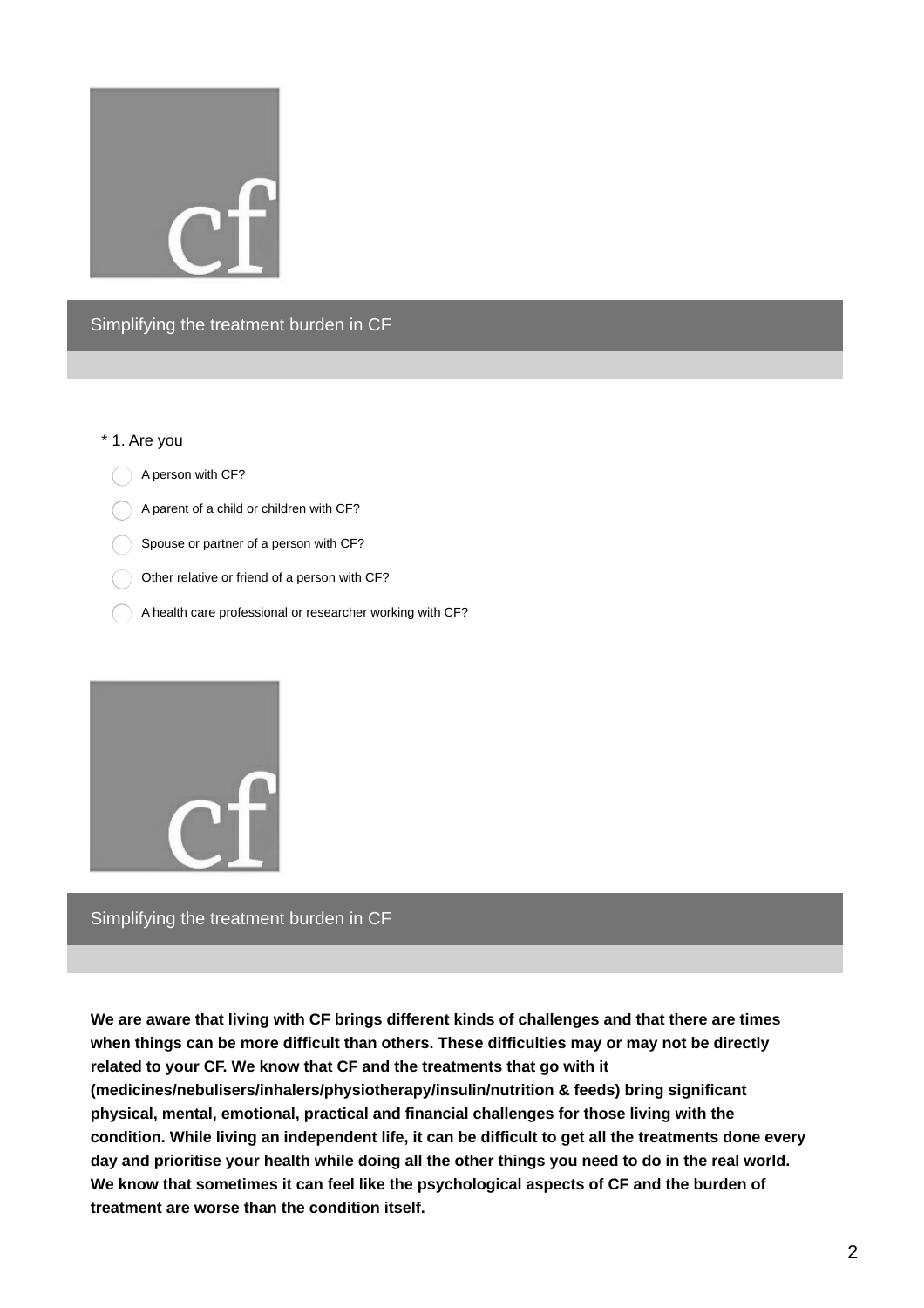**We are interested to hear about the perspectives on treatment burden on people with CF and how treatment burden affects family members as well.**

- 2. I am answering
- $\bigcap$  for myself (as a person with CF)
- for myself (as a parent, spouse, other relative or friend of a person with  $CF$ )
- on behalf on my child/relative

3. If treatments feel hard or get you down, is it everything overall or just specific aspects/treatments that cause problems? Please let us know what comes to mind?

4. Are there any aspects of daily treatment that make you feel worse?

5. Is it easier to do treatments when you feel they work?

- Yes
- No

Sometimes

How do you tell whether a treatment works or not?

6. Have you found a good routine that works or do you just do things when you can?

Yes I have found a good routine that works

No, I just do things when I can

Other (please specify)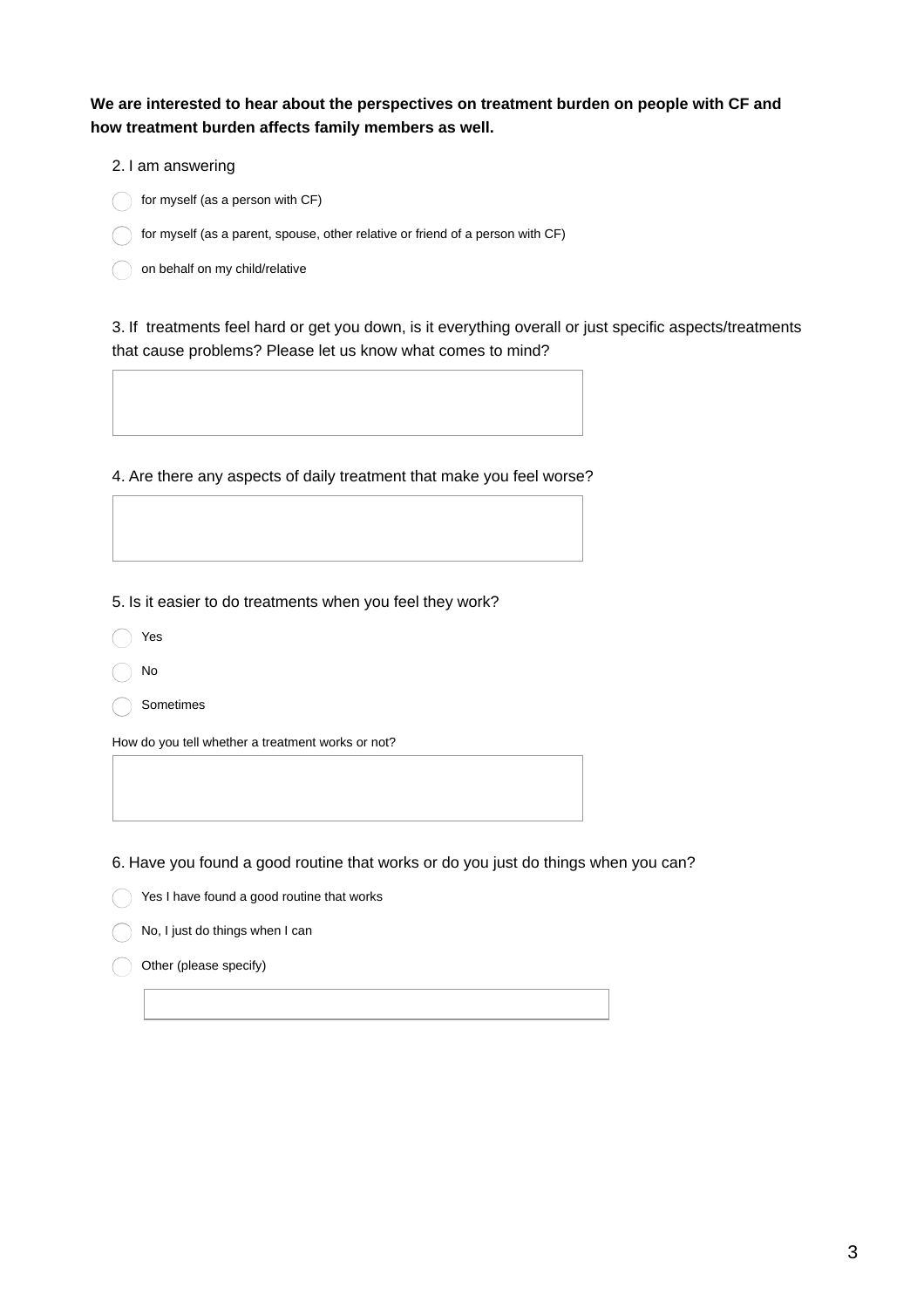7. Are there some treatments you feel work better than others?

Yes

No

If so which are these?

8. When you are very busy or feeling tired, are there some treatments you sometimes miss out?

Yes  $\bigcap$ 

No

Sometimes

Is it always the same thing(s)? Can you please tell us what they are.

9. Are there some aspects of your daily treatment that you find more difficult than others?

Yes  $($ 

No

Unsure

Can you tell us why that is?

10. Overall, do you feel your treatment plan helps you?

Yes  $\bigcirc$ 

No

Unsure



Simplifying the treatment burden in CF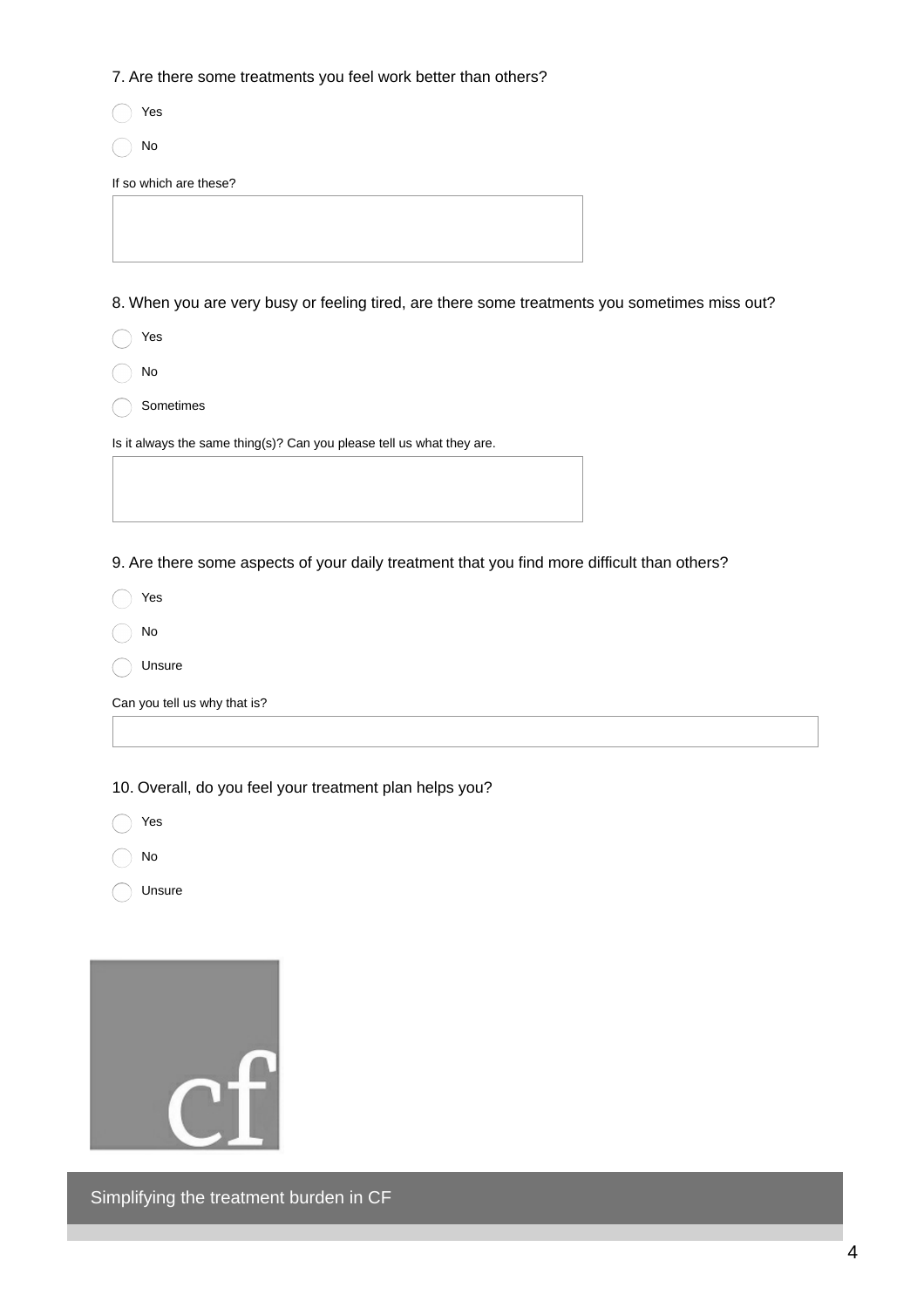11. Unfortunately, there are certain aspects of CF treatment that just need to be done day-in/day-out but sometimes it can help CF teams to find a treatment plan that works for you if they understand what really matters to you. Do you feel that your treatment plan takes your own personal situation (including life plans, personal priorities, and goals) into account?

| Yes                              |
|----------------------------------|
| No                               |
| Unsure                           |
| Can you tell us more about this? |
|                                  |
|                                  |

12. Do you ever have difficulties getting the medications you need from your GP/Pharmacist/hospital/homecare?

|  | Always |
|--|--------|
|--|--------|

Sometimes

Never

How does this affect you?

13. Is there anything that would make it easier for you to get the medications you need from your GP/Pharmacist/Hospital/Homecare?

14. Are there any ways in which technology could make your CF treatments easier or less disruptive to your life?

15. Have you developed any tricks, tips or techniques that have made treatments easier to manage?

16. Do you have any other ideas that you feel could make treatment plans less demanding for people with CF?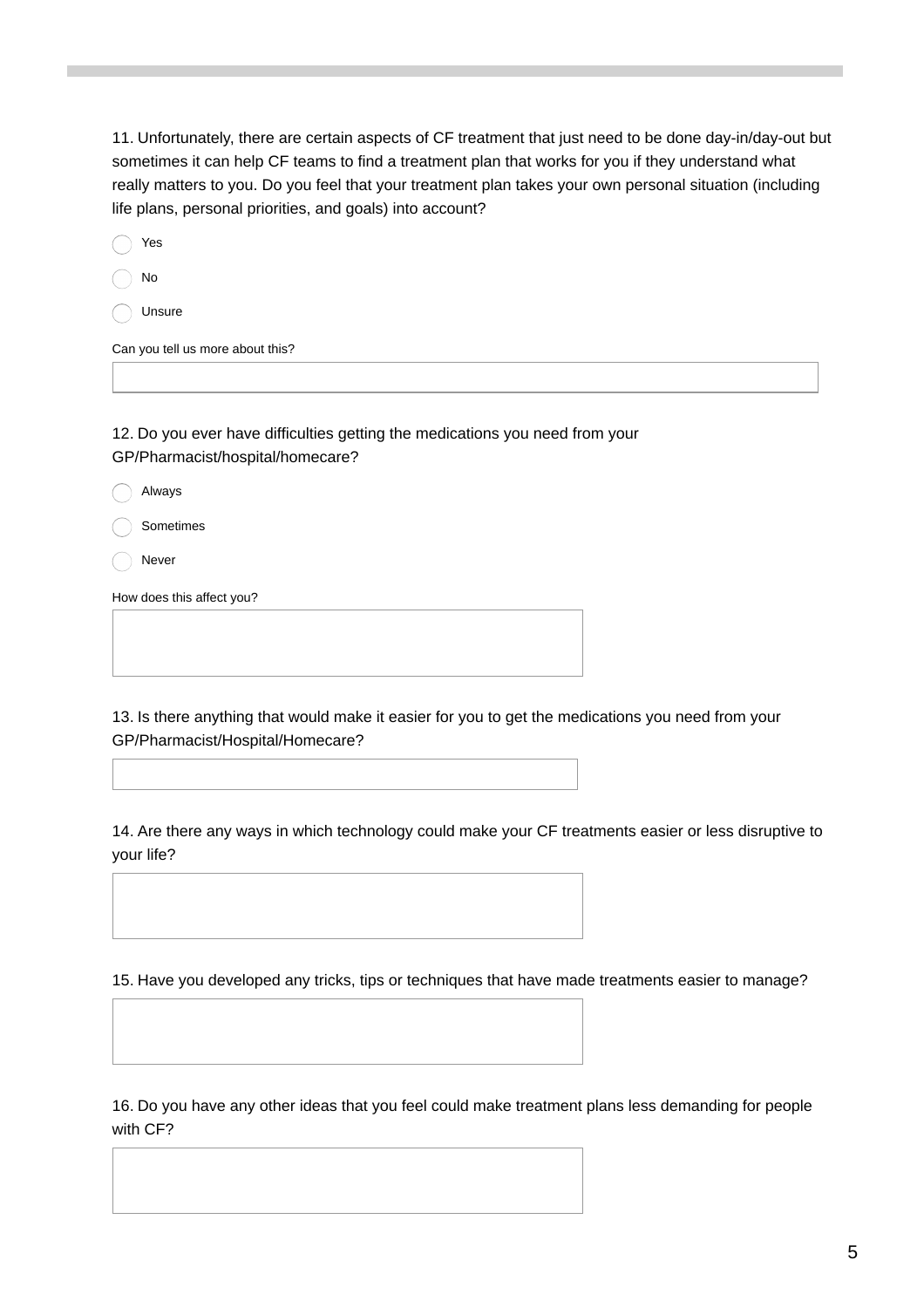

## 17. Please tell us if your treatments get in the way of the following

|                                     | Yes | No | Sometimes | Not applicable |
|-------------------------------------|-----|----|-----------|----------------|
| Family relationships                |     |    |           |                |
| Relationship with<br>partner/spouse |     |    |           |                |
| Relationships with<br>friends       |     |    |           |                |
| School/college/university           |     |    |           |                |
| Job/career                          |     |    |           |                |
| Sports or hobbies                   |     |    |           |                |
| Socialising                         |     |    |           |                |
| Other activities you enjoy          |     |    |           |                |

## 18. Please tell us more if you would like to about this





Simplifying the treatment burden in CF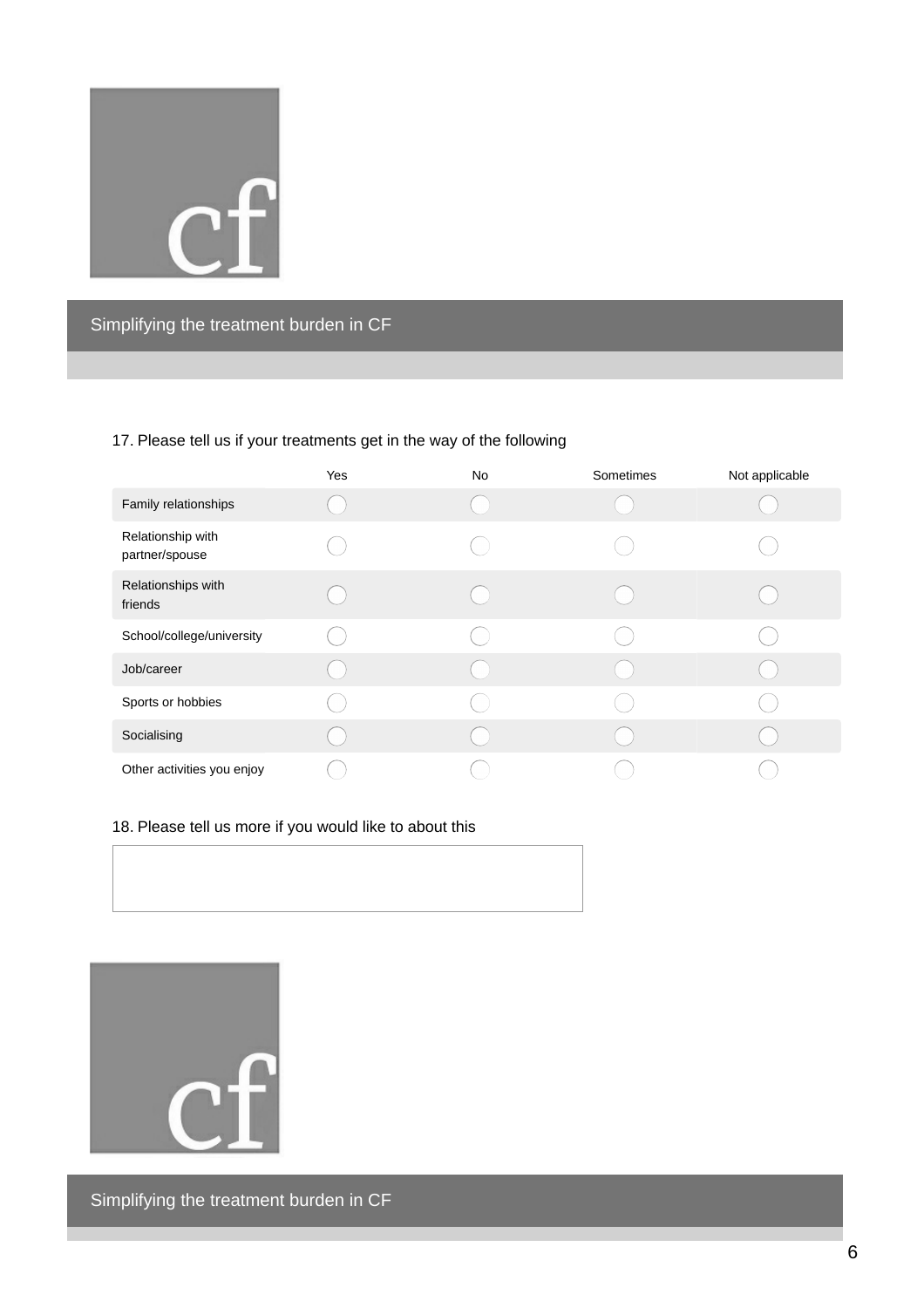**To help us understand your answers it would be really useful to know about the current level of treatments and how you feel your/your child's/relative's CF health is at the present time. Please feel free to only answer the questions you feel are relevant.**

**If the question asks about 'you', please answer for the person you are completing the survey for i.e. yourself or on behalf of someone else.**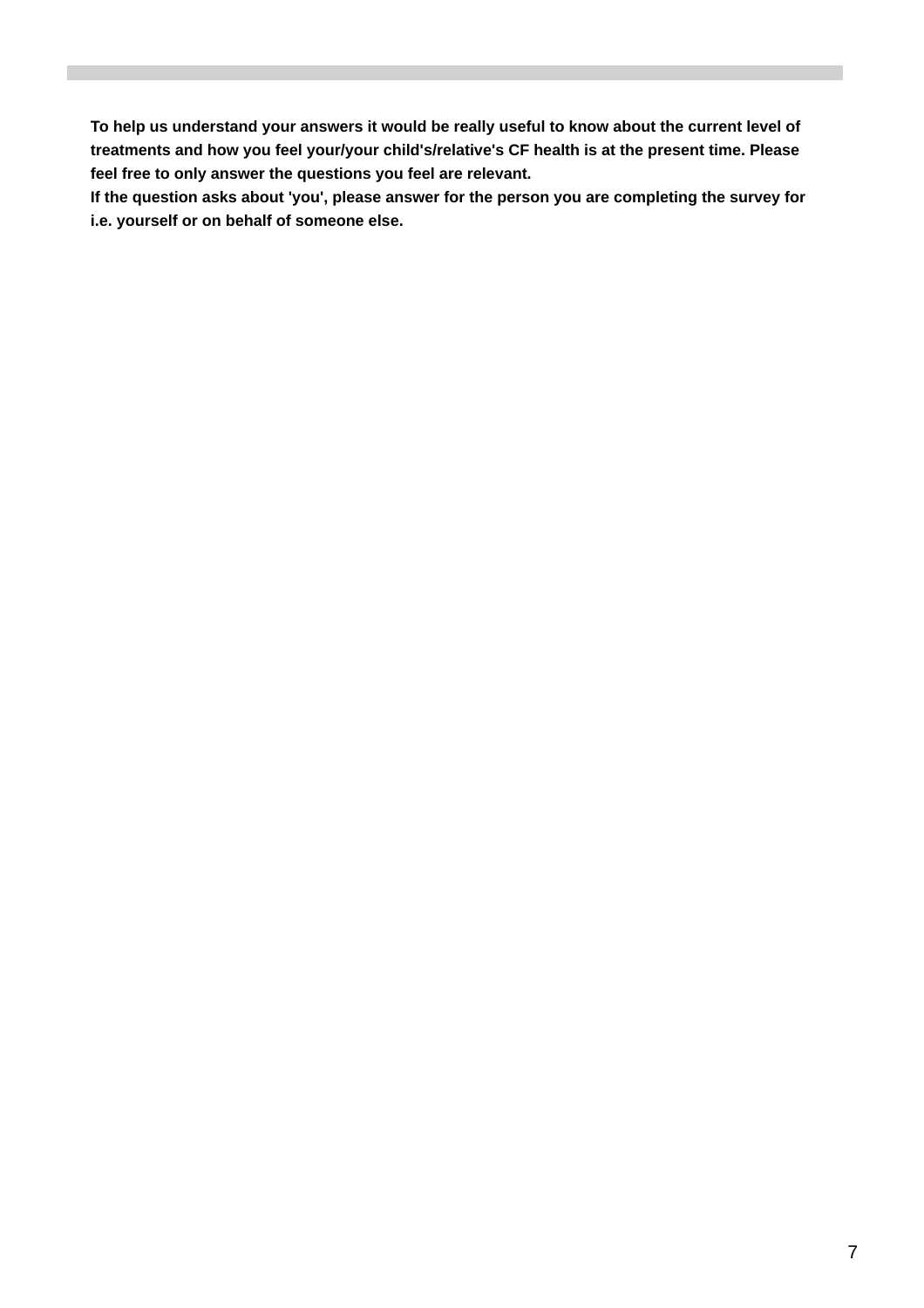19. In order to understand which treatments people find particularly burdensome, it would be helpful for us to know how common each is amongst all the people completing this survey. Please tick any treatments which are prescribed as part of your/your child's usual routine, no matter how many times per day (tick any that apply).

| Pancreatic enzymes                                                                                                                            |
|-----------------------------------------------------------------------------------------------------------------------------------------------|
| Vitamins                                                                                                                                      |
| One regular long term antibiotic e.g. flucloxacillin (don't count azithromycin) (by mouth)                                                    |
| More than one long term antibiotic (don't count azithromycin) (by mouth)                                                                      |
| Azithromycin                                                                                                                                  |
| Ivacaftor/Orkambi                                                                                                                             |
| Ursodeoxycholic acid                                                                                                                          |
| Corticosteroids e.g. prednisolone                                                                                                             |
| Antifungals e.g. itraconazole                                                                                                                 |
| Anti-Reflux e.g. omeprazole, ranitidine                                                                                                       |
| Nutritional supplements e.g. drinks/shakes                                                                                                    |
| <b>DNase</b>                                                                                                                                  |
| Hypertonic saline                                                                                                                             |
| Mannitol                                                                                                                                      |
| One long term nebulised antibiotic (tick this option if you rotate antibiotics in different months but are only ever taking one at a<br>time) |
| More than one regular long term nebulised antibiotic                                                                                          |
| Dry powder inhaled antibiotic (e.g. Podhaler)                                                                                                 |
| Inhalers (e.g. salbutamol or inhaled steroids)                                                                                                |
| Exercise and physical activity                                                                                                                |
| Aiway clearance techniques                                                                                                                    |
| Gastrostomy/ Naso-gastric feeds                                                                                                               |
| Insulin                                                                                                                                       |
| Regular intravenous ("IV") antibiotics (planned e.g. every 3-4 months)                                                                        |
| Psychological support                                                                                                                         |
| Oxygen                                                                                                                                        |
| Non-invasive positive pressure ventilation (BIPAP)                                                                                            |
| Other (please specify)                                                                                                                        |
|                                                                                                                                               |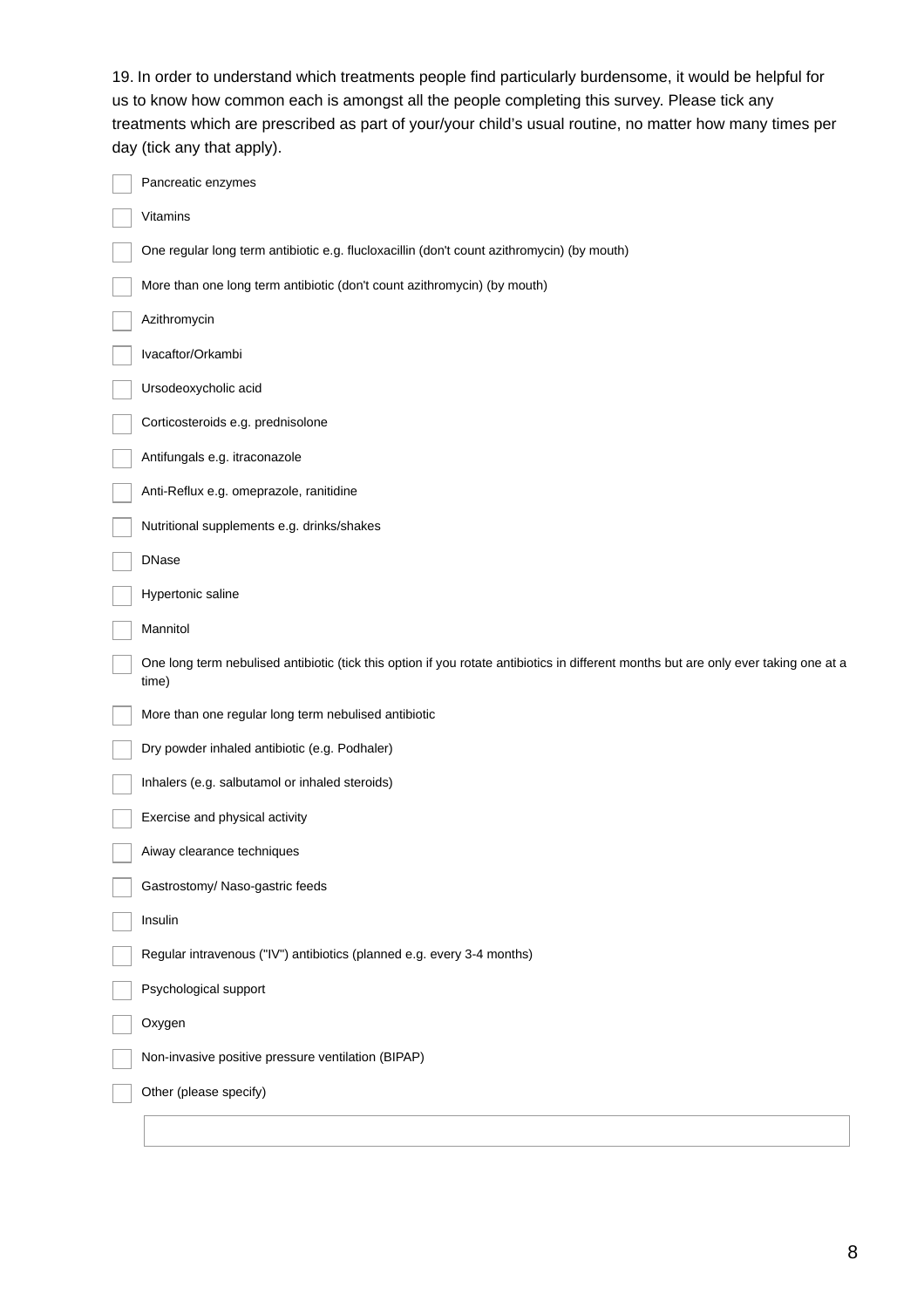20. Are you/your child currently taking additional medication because you/they are more unwell than usual?

| No                                                      |
|---------------------------------------------------------|
| Yes, taking extra/different medicines by mouth          |
| Yes, currently receiving intravenous ("IV") antibiotics |
| Other (please specify)                                  |
|                                                         |

21. How many different treatments in total are you/your child/relative currently on? (please count all different treatments including e.g. medicines/nebulisers/inhalers/physiotherapy/insulin/nutritional supplements/oxygen/psychological support)

22. How many hours a day do YOU spend on managing the CF treatment routine? (including doing all the medicines, nebulisers, inhalers, physio, insulin, feeds, nutritional supplements AND cleaning nebs, setting up equipment etc.)

23. How many courses of IV antibiotics, either at hospital or home, have you/your child/relative had in the past 12 months?

24. What is your/your child/relative's most recent % predicted FEV<sub>1</sub>?

100+%

80-99%

60-79%

40-59%

20-39%

less than 20%

Post-transplant

too young

Unknown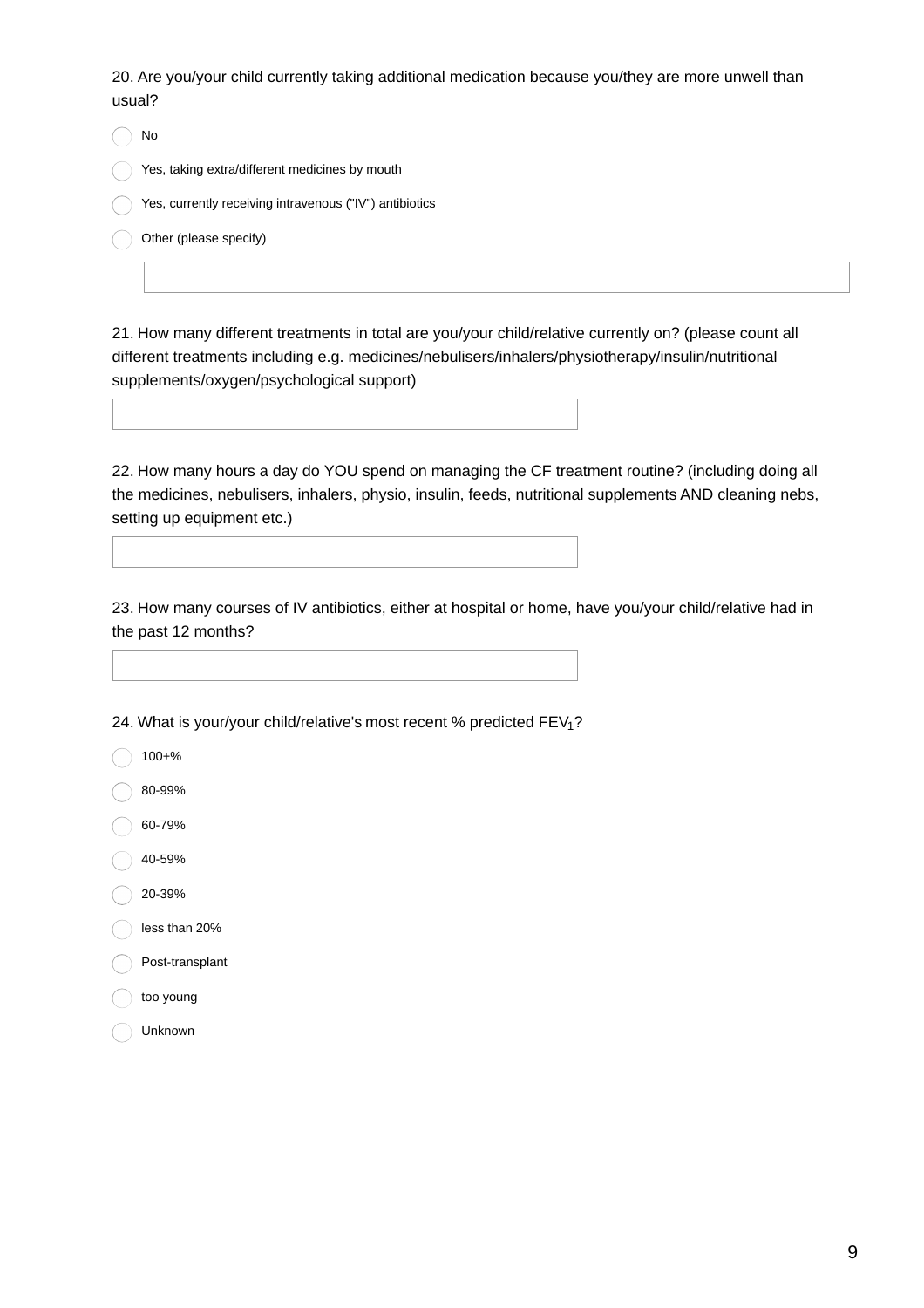#### 25. Are YOU currently

| in full time employment?  |
|---------------------------|
| part time employment?     |
| school?                   |
| a student?                |
| looking after dependents? |
| unemployed?               |
| off sick?                 |
| Other (please specify)    |
|                           |

26. How well do you feel YOU are coping with CF and the treatment plan at this moment in your life (with 100 being the best you've ever felt and 0 not coping at all)



 $\div$ 



Simplifying the treatment burden in CF

#### 27. What do you see as the most important treatment?

#### 28. Why this?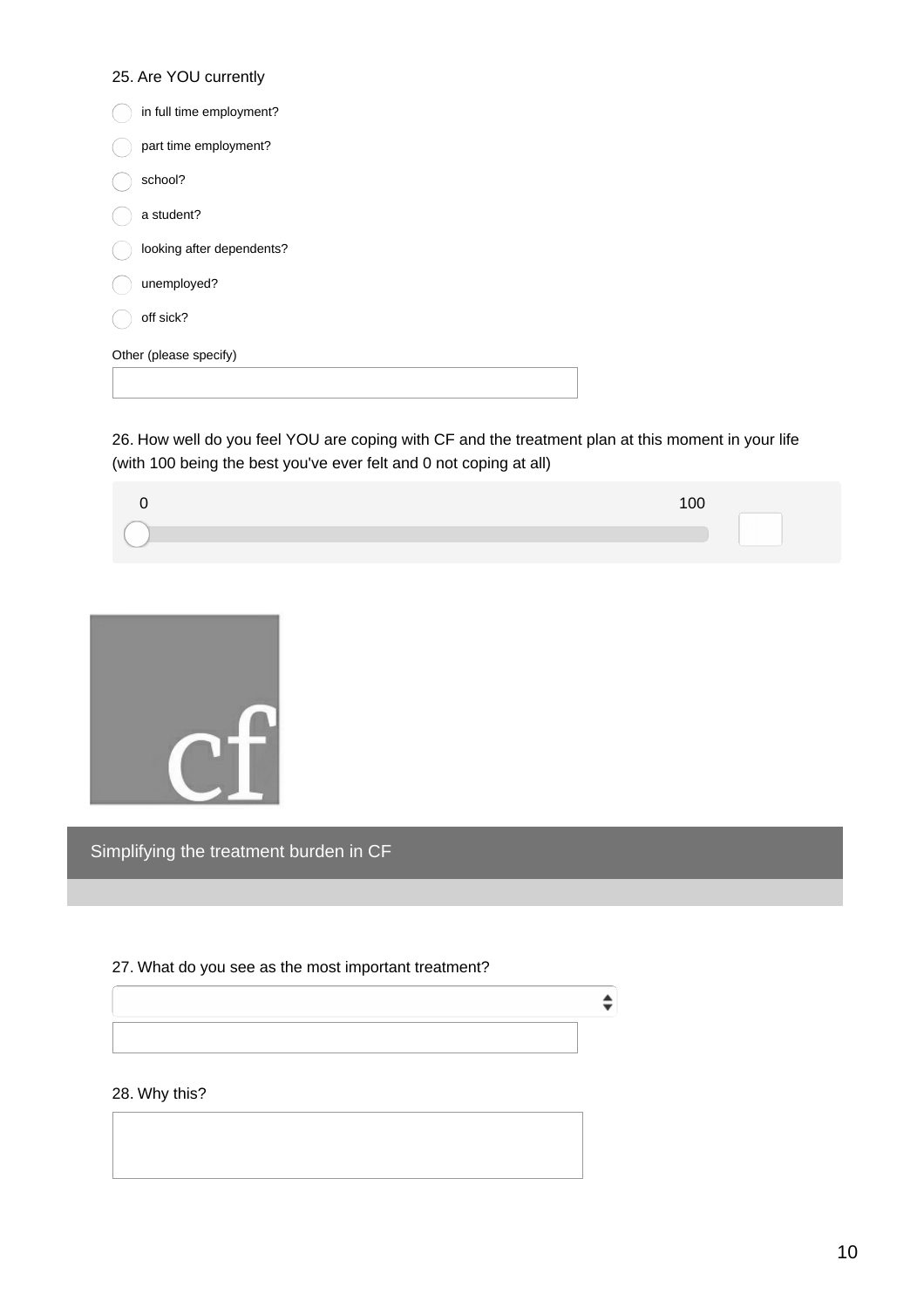29. In an ideal world, without consequence, If you could choose to stop one aspect of regular CF treatment what would it be?

 $\div$ 

#### 30. Why this?



# Simplifying the treatment burden in CF

#### 31. Which professional group are you a member of?

- Physiotherapist
- Respiratory Paediatrician
- Respiratory Physician
- General Practitioner
- Junior Doctor
- Nurse
- Dietitian
- Psychologist
- Pharmacist
- Researcher
- Social worker

Other (please specify)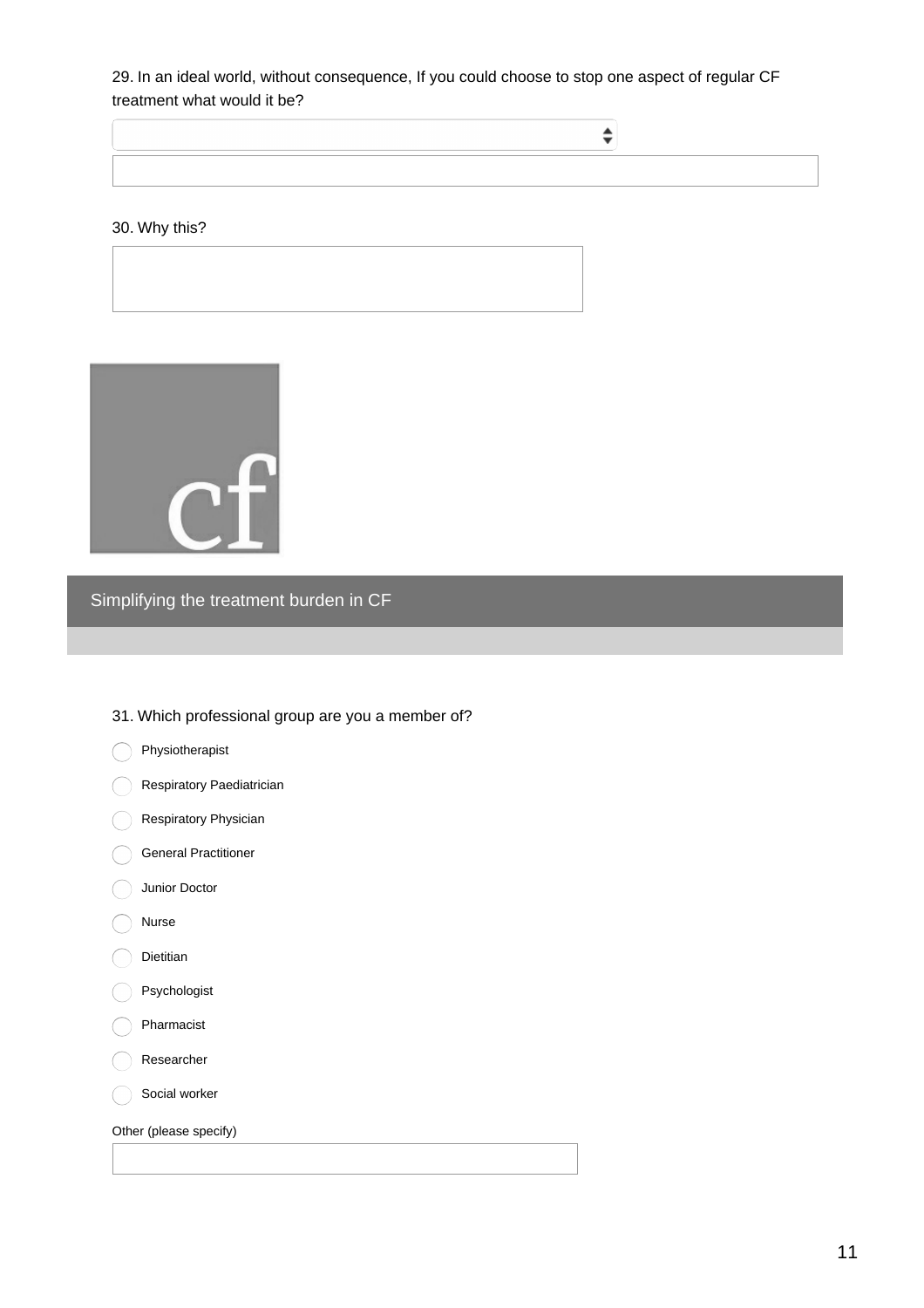

32. We are conscious that treatment burden can include a number of different experiences. Can you tell us what treatment burden means to you as a professional that looks after people with CF?

33. What factors do you think influence how much treatment burden a person with CF feels?

34. Are there any ways in which technology could make CF treatments easier or less disruptive to your patients?

35. Do you have any other ideas that you feel could make treatment plans less demanding for people with CF?

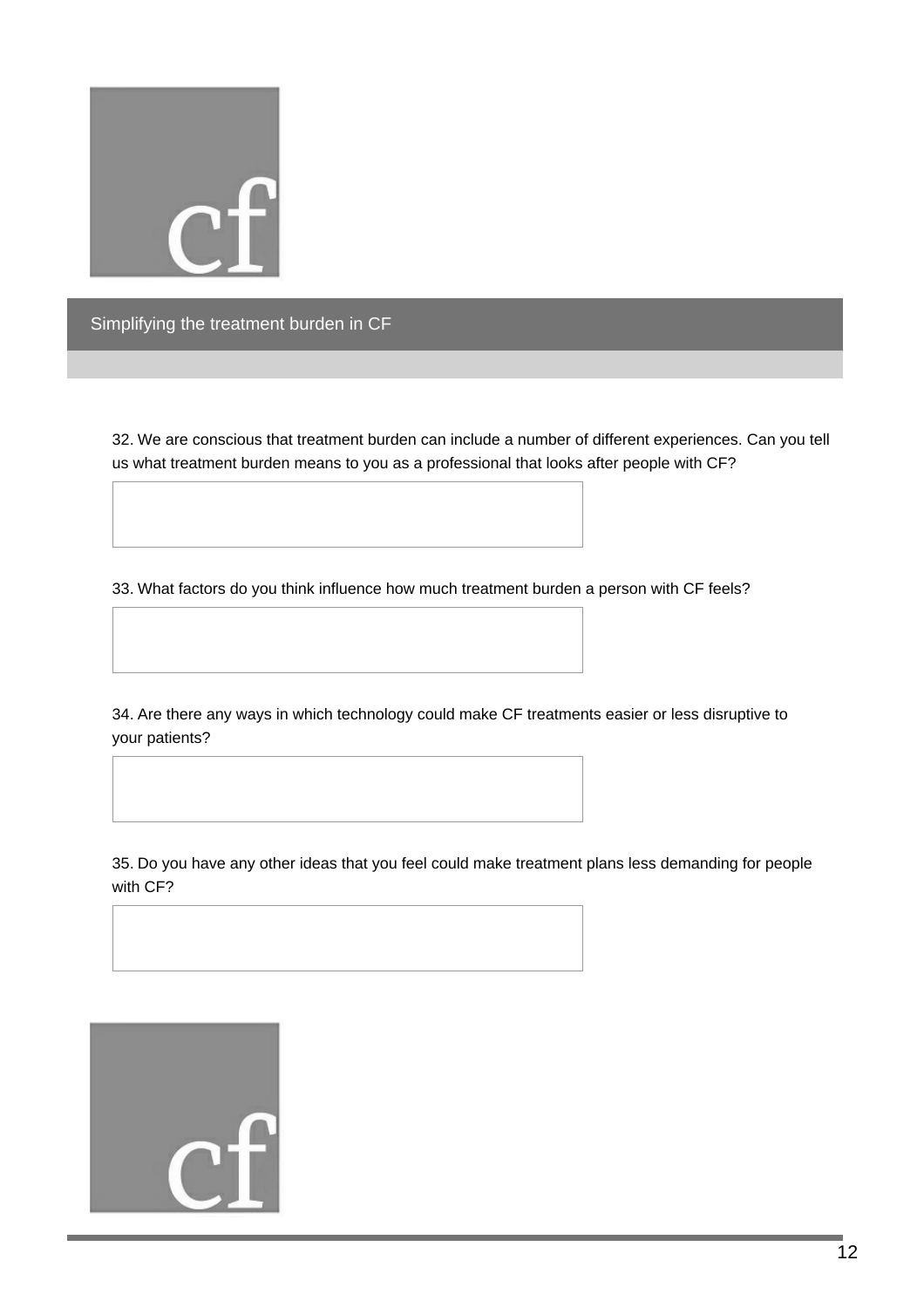36. Often it's difficult for people to keep up with all the CF treatments prescribed. How often do you think your patients manage to do exactly all you have asked them to?

| Always                                                          |  |
|-----------------------------------------------------------------|--|
| Most of the time                                                |  |
| Half of the time                                                |  |
| Less than half                                                  |  |
| Never                                                           |  |
|                                                                 |  |
| 37. What do you see as your patients' most important treatment? |  |
|                                                                 |  |
| Why this?                                                       |  |
|                                                                 |  |

#### 38. What treatment do you think your patients find the most burdensome?

Why this?

39. How do you think we should measure if a treatment is worth taking?

40. With the advent of CFTR modulators it may be possible to stop or reduce some existing treatments for those patients taking these drugs. Would you support a stopping trial if this was to be carried out?

 $\div$ 

Yes No

- N/A
- Other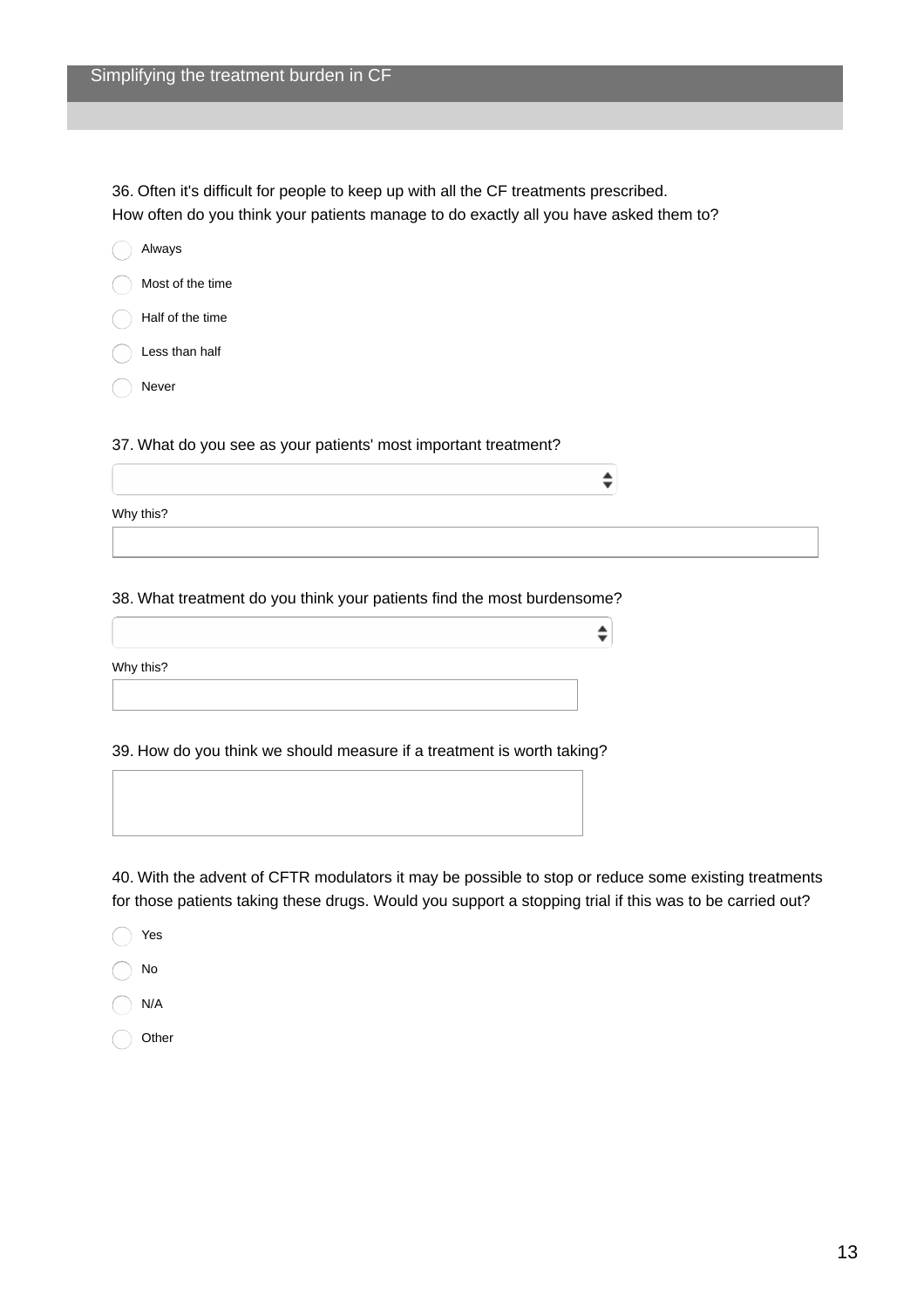41. Have you stopped any treatments for patients on CFTR modulators? (please maintain patient confidentiality)

Yes

No

N/A

If so, what treatment have you stopped?



Simplifying the treatment burden in CF

42. Age in years of person filling in survey

43. Age in years of person with CF (if parent/family)

44. Which country do you live in?



45. Would you be interested in continuing to be a Question CF contributor by taking part in future surveys?

Yes (please leave your email in the comment box below)

No thank you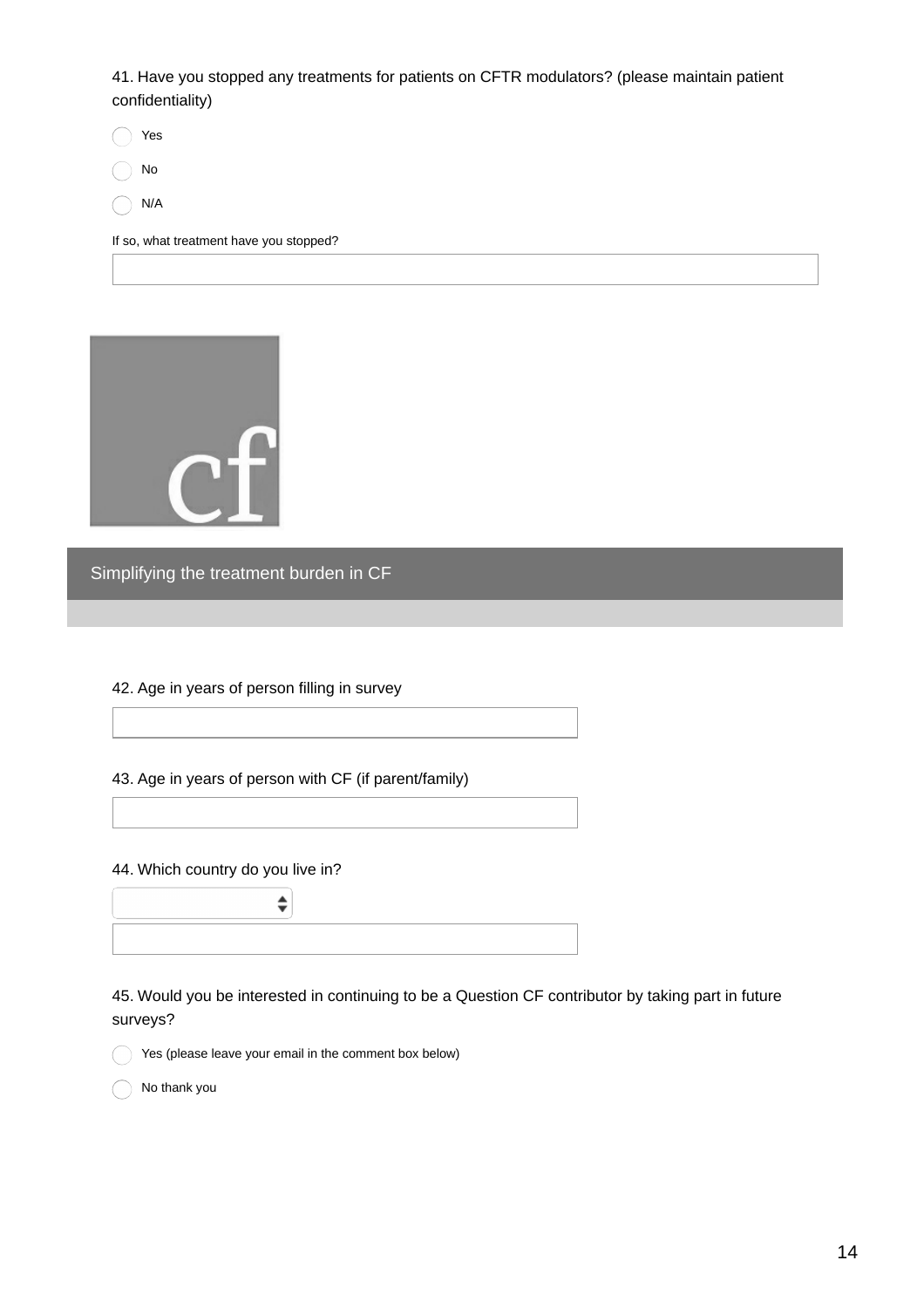46. Would you be interested in becoming a member of the Question CF advisory group for the opportunity to take part in more in depth discussions and designing of research trials? (via phone or internet)

Yes (please leave your email in the comment box below)

No thank you

47. email address

48. If you don't want to take part in the advisory group, but would still like to suggest an idea for a research trial, please feel free to write your suggestion here

**Thank you so much for helping us by completing this questionnaire.**

Please click below to submit your answers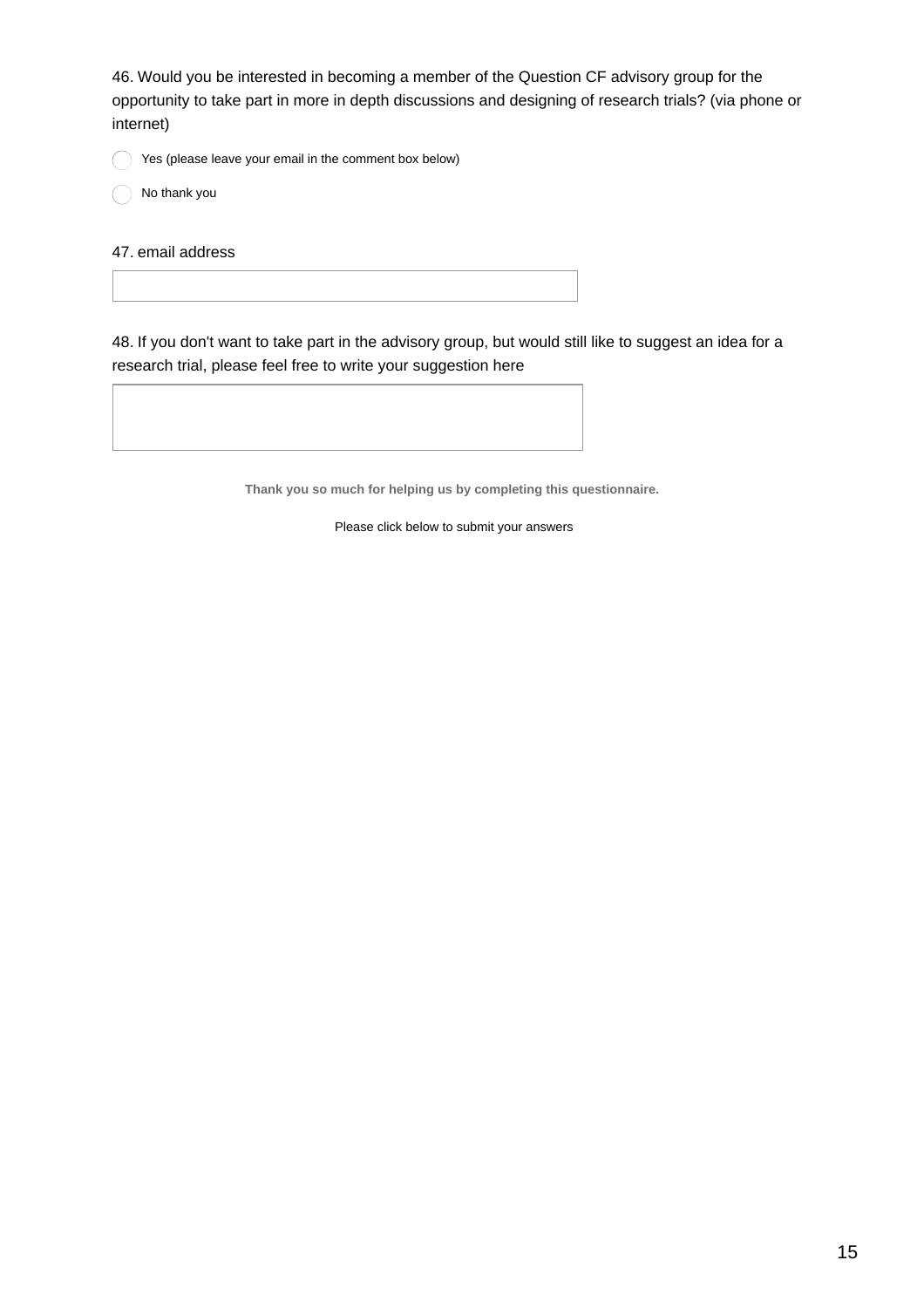| P <sub>1</sub> |                                                               |            |
|----------------|---------------------------------------------------------------|------------|
| P2             |                                                               |            |
|                | Q <sub>1</sub>                                                | Skip logic |
|                | A1. A person with CF?                                         |            |
|                | TOP OF PAGE 3                                                 |            |
|                | A2. A parent of a child or children with CF?                  |            |
|                | TOP OF PAGE 3                                                 |            |
|                | A3. Spouse or partner of a person with CF?                    |            |
|                | TOP OF PAGE 3                                                 |            |
|                | A4. Other relative or friend of a person with CF?             |            |
|                | TOP OF PAGE 3                                                 |            |
|                | A5. A health care professional or researcher working with CF? |            |
|                | TOP OF PAGE 8                                                 |            |
|                |                                                               |            |
|                |                                                               |            |

P3



https://www.surveymonkey.com/create/preview/?sm=CWmqE2GHwTmrH3GUOTTj4VqBfCXLfS01DFIthHJGmIo\_3D 1/4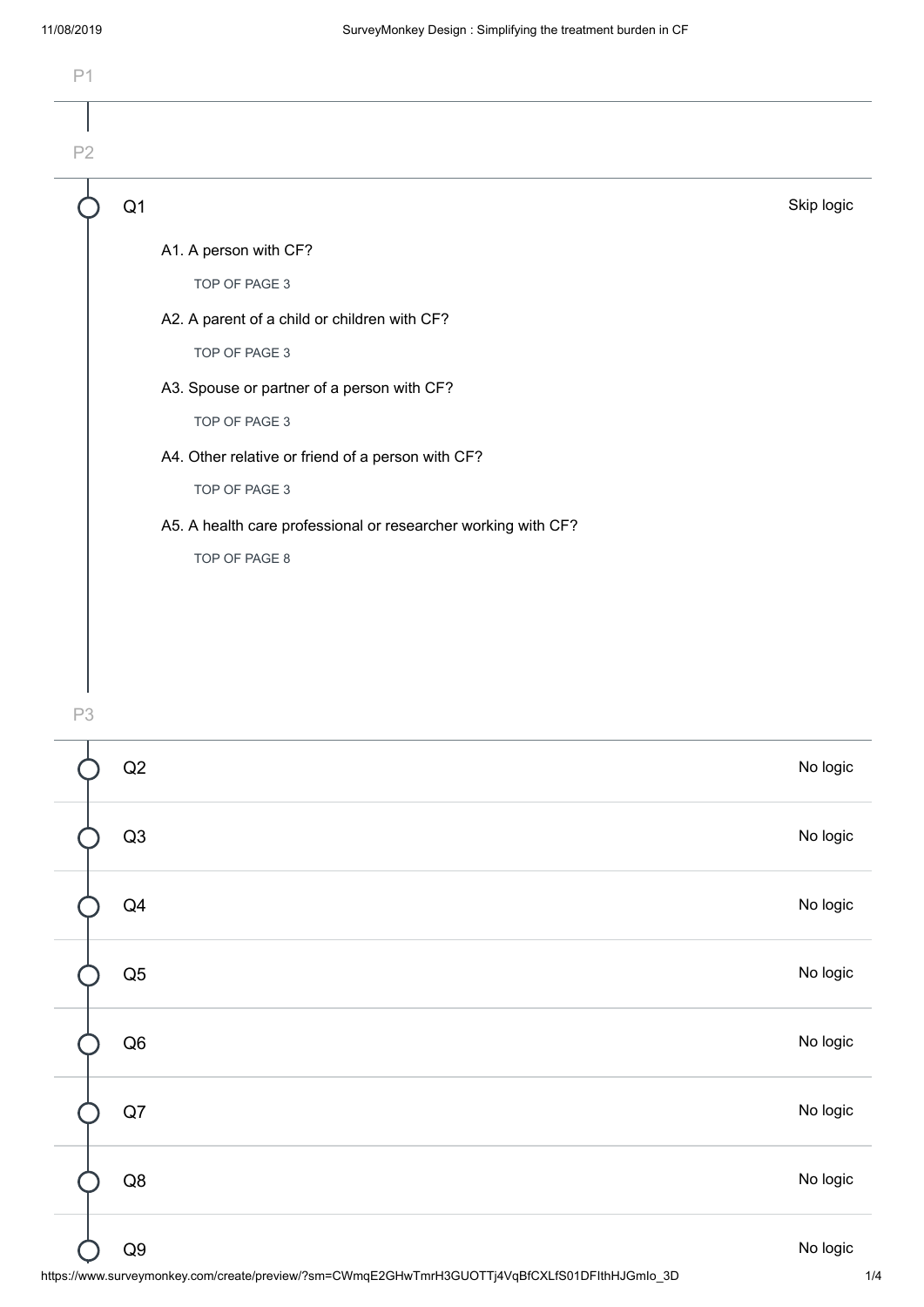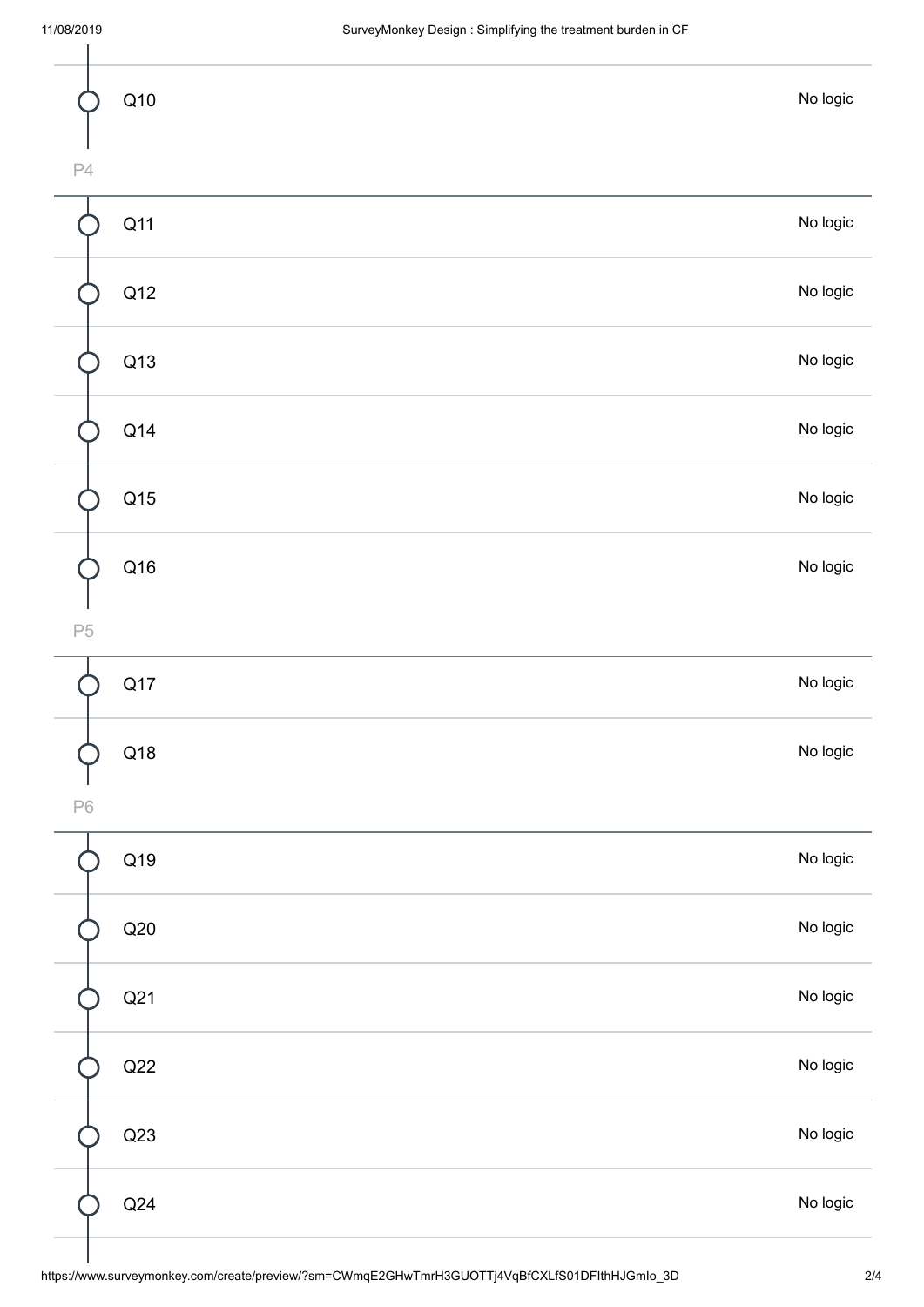

After the current page is completed…

Skip to P11

| Q27           | No logic |
|---------------|----------|
| Q28           | No logic |
| Q29           | No logic |
| Q30           | No logic |
| $\mathsf{P}8$ |          |
| Q31           | No logic |
| $\mathsf{P}9$ |          |
| Q32           | No logic |
| Q33           | No logic |
| Q34           | No logic |
| Q35           | No logic |
| L<br>P10      |          |
| Q36           | No logic |
| Q37           | No logic |
| Q38           | No logic |